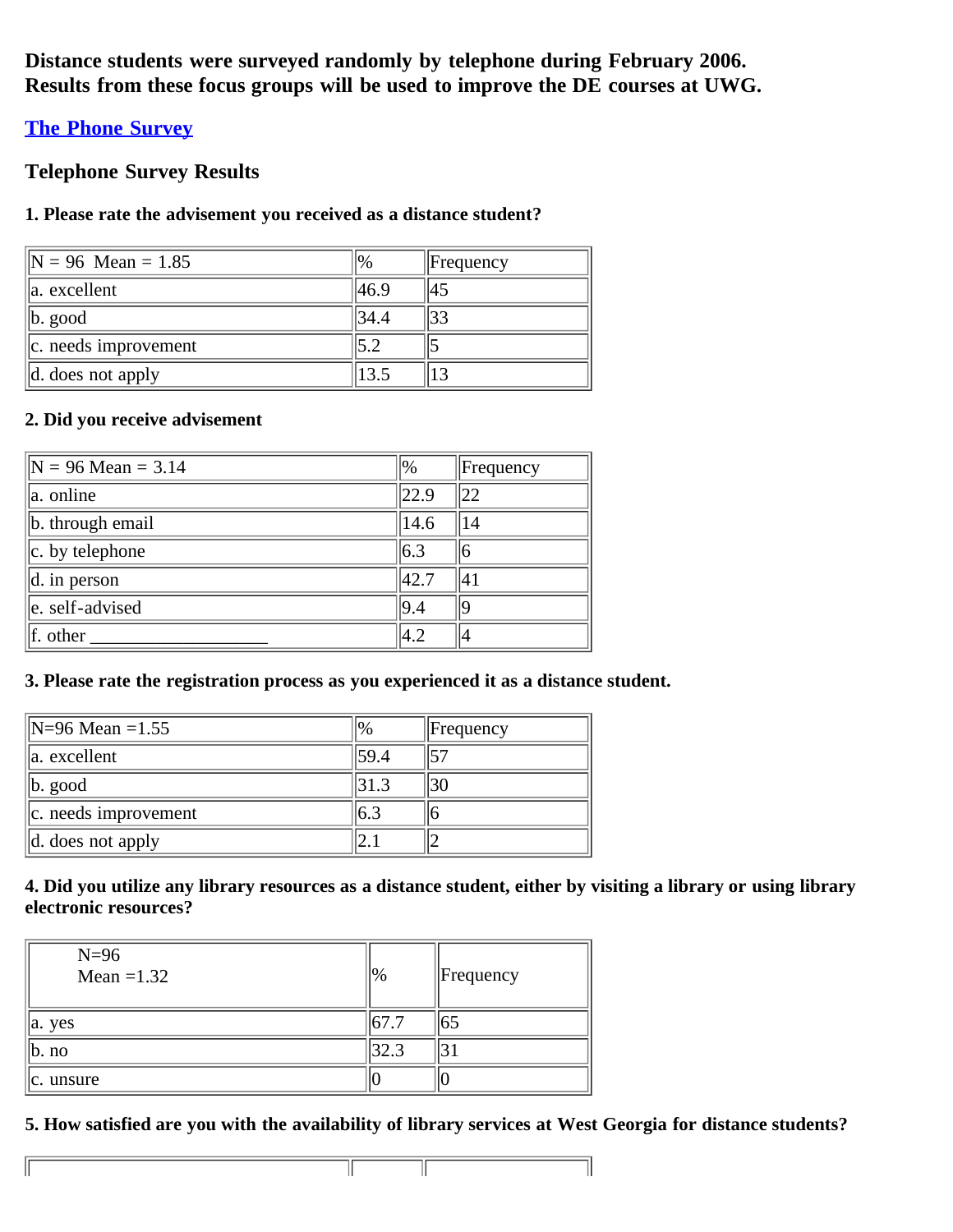| $\text{N=96}$ Mean = 1.92     | $\frac{10}{6}$ | $\parallel$ Frequency |
|-------------------------------|----------------|-----------------------|
| $\ $ a. very satisfied        | 56.3           | 54                    |
| b. somewhat satisfied         | 19.8           |                       |
| $\ c.$ not satisfied          |                |                       |
| $\parallel$ d. does not apply |                |                       |

# **6. How did you initially receive a technical orientation to WebCT? More than one answer may apply.**

| $\text{N=96}$ Mean = 1.98                     | %            | $\ $ Frequency |
|-----------------------------------------------|--------------|----------------|
| $\ $ a. through online information            | $\ 39.6\ 38$ |                |
| b. through a live orientation                 | 33.3         |                |
| $\vert$ c. through the instructor             | 21.9         |                |
| d. through the WebCT student printed handbook |              |                |
| e. through other class members                |              |                |

## **7. Did these orientations provide you with enough information to effectively utilize WebCT by the second week of your course?**

| $\text{IN} = 96$ Mean = 1.05 | $\frac{10}{6}$ | $\parallel$ Frequency |
|------------------------------|----------------|-----------------------|
| <b>ves</b><br>la.            | -194           |                       |
| lb. no                       | ے . د          | ۔ ا                   |

# **8. If you had problems accessing the course or utilizing WebCT in any way, which of the following did you utilize for help. More than one may apply .**

| $\text{N=96}$ Mean =4.73                                   | %             | Frequency |
|------------------------------------------------------------|---------------|-----------|
| a. the Distance Learning helpline by either email or phone | $\ 11.5\ 11$  |           |
| $\ $ b. the instructor                                     | $12.5$   12   |           |
| c. another classmate                                       | $ 4.2\rangle$ | 14        |
| $\parallel$ d. online instructions                         |               |           |
| $\vert$ e. other                                           | 13.1          |           |
| $\ f\ $ . never had problems                               | 66.7   64     |           |

## **9. a. (fill in from question 8) How successful was the Distance Learning Helpline in solving your WebCT problems? (Skip if answer to 8 is 'f')**

| $IN=31$ Mean = 1.39                   | $\frac{10}{6}$ | Frequency |
|---------------------------------------|----------------|-----------|
| a. very successful                    |                |           |
| b. somewhat successful                |                |           |
| $\vert\vert$ c. not successful at all |                |           |

**b. How successful was the instructor in solving your WebCT problems? (Skip if answer to 8 is 'f')**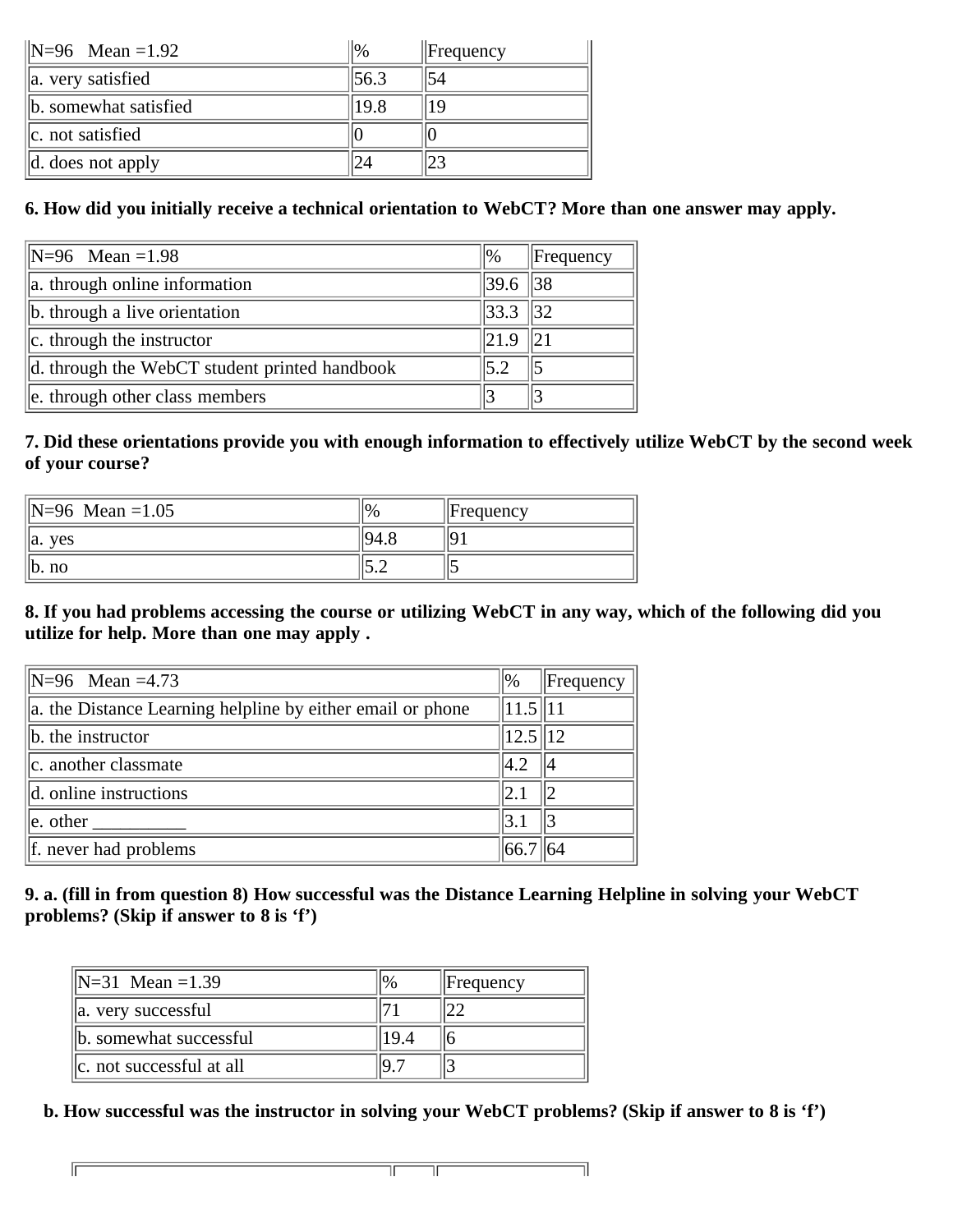| $\text{IN} = 2 \text{ Mean} = 1.50$ | $\frac{10}{6}$ | $\parallel$ Frequency |
|-------------------------------------|----------------|-----------------------|
| a. very successful                  | 50             |                       |
| b. somewhat successful              | 50             |                       |
| $\ c\ $ not successful at all       |                |                       |

### **10. Overall, do you feel that you received prompt and courteous student support from West Georgia as a distance learner?**

| $\text{IN} = 96 \text{ Mean} = 1.34$ | $\parallel$ Frequency |
|--------------------------------------|-----------------------|
| <b>ves</b><br>$\parallel$ a.         |                       |
| $\mathbf{I}$ b. no                   |                       |
| $\ c. \ \cos \theta$ not apply       |                       |

#### **11. Compared to traditional courses, how much do you think you learn in West Georgia's distance courses?**

| $\text{IN} = 96$ Mean = 1.64                | $\frac{10}{6}$ | $\parallel$ Frequency |
|---------------------------------------------|----------------|-----------------------|
| a. about the same in each type of course    |                |                       |
| $\ $ b. I learn more in a distance course   |                | 19.8                  |
| $\ c\ $ . I learn less in a distance course |                |                       |

#### **12. How would you compare the level of interaction between yourself and your instructor and yourself and other students in your distance course? Was it about the same, greater, or less than in a traditional course?**

| $ N=96$ Mean = 2.04           | $\parallel$ Frequency |
|-------------------------------|-----------------------|
| $\parallel$ a. about the same |                       |
| $\ $ b. greater               |                       |
| llc. Iess                     | '14t                  |

#### **13. Do you think that there are enough distance courses offered at West Georgia?**

| $\text{IN} = 96$ Mean = 1.75 | $\frac{10}{6}$ | $\parallel$ Frequency |
|------------------------------|----------------|-----------------------|
| $\parallel$ a. yes           | E C<br>IJU     |                       |
| $\ $ b. no                   | 24             |                       |
| $\alpha$ . uncertain         | 24             |                       |

### **14. If the distance course you last took were not offered via distance media, would you have driven to campus to take the course in the traditional manner?**

| $\text{IN} = 96 \text{ Mean} = 1.09$ | $\%$ | $\parallel$ Frequency |
|--------------------------------------|------|-----------------------|
| $\ $ a. probably yes                 |      | $18-$                 |
| $\ $ b. probably no                  |      |                       |

#### **15. Where is the computer where you most often access WebCT?**

| $\sim$<br>۱Ŋ<br>_<br><b>Nean</b><br>__<br>11.57<br>$\overline{\phantom{0}}$ | $\frac{10}{6}$<br>$^{\prime}$ | $\sim$<br>$d$ estection $\sim$<br><br>$\sim$ |
|-----------------------------------------------------------------------------|-------------------------------|----------------------------------------------|
|                                                                             |                               |                                              |